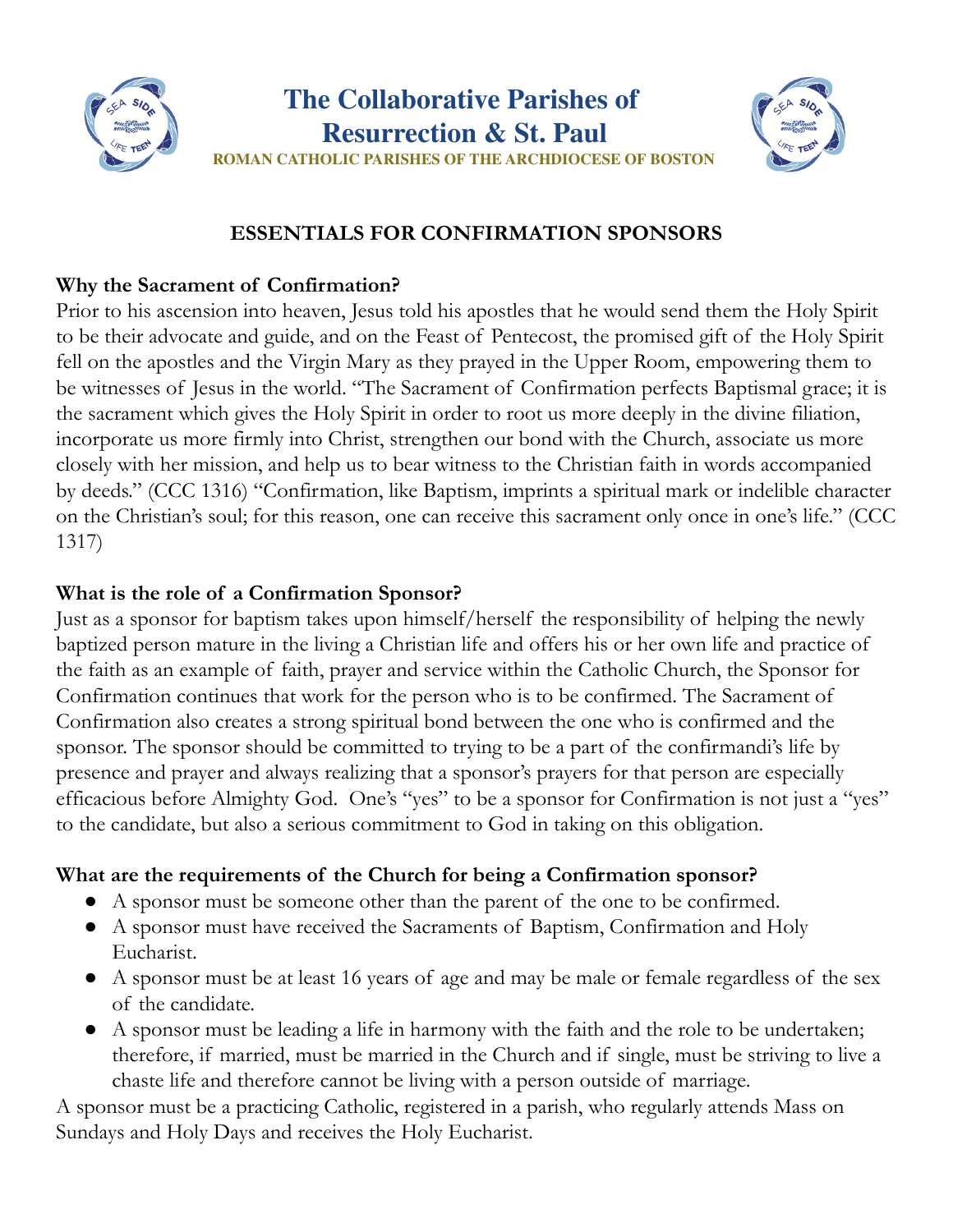

## **CONFIRMATION SPONSOR INFORMATION**

Congratulations on being asked to be a Sponsor! By accepting this role, you are committing to a significant role in this young person's life. You will be asked to share your faith with this person and encourage them on his/her journey as a Catholic.

#### *Name of person you are sponsoring:*

|          | First Name                    | Middle | Last Name |
|----------|-------------------------------|--------|-----------|
| Sponsor: |                               |        |           |
|          | First Name                    | Middle | Last Name |
|          | Cell Phone                    | Email  |           |
|          | Name of Your Catholic Parish: |        |           |
|          | Parish Name                   | City   | State     |

Confirmation Sponsor Information Sponsor, please have your parish sign and seal this form.

Qualifications of a Confirmation Sponsor: In accordance with Canon Law 874 and 893, please provide the following information. If you do not meet all of these requirements, please let the parents of the confirmed know.

1. A Sponsor must be fully initiated into the Catholic Church. Please indicate whether you have received the three Sacraments of Initiation:

Baptism: o Yes o No First Eucharist: o Yes o No